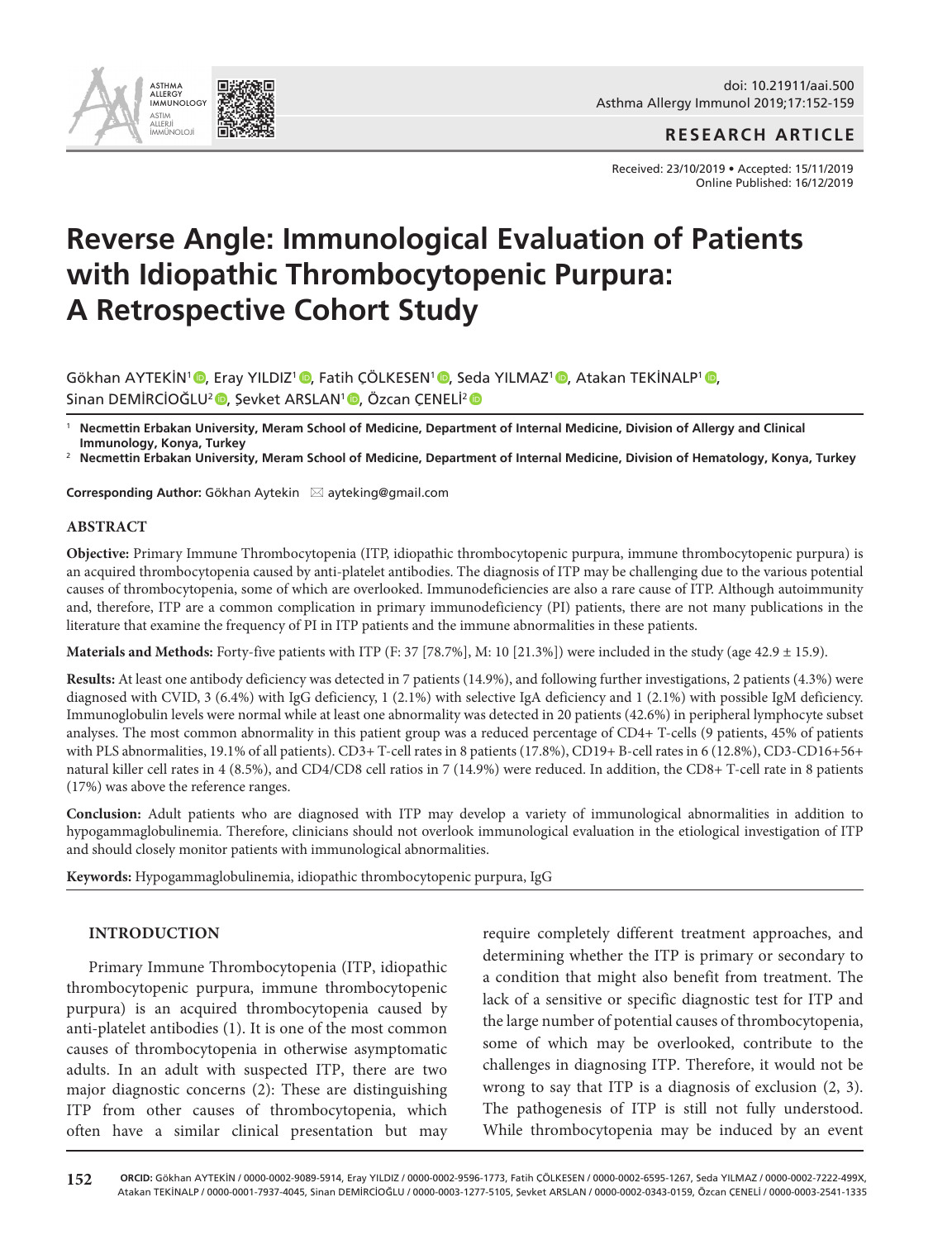(4-6), a variety of immune disorders have been identified that may cause antibody production (7-9). Primary immunodeficiencies (PI) refer to immune disorders which predispose patients to frequent and recurrent infections, autoimmunity, lymphoproliferation, gastrointestinal diseases and malignancy (10). Approximately a quarter of these patients have autoimmune diseases, and in some patients, initial complaints are associated with these autoimmune conditions (11). The most common disorders are hematological cytopenias, such as immune thrombocytopenia and autoimmune hemolytic anemia (12, 13). Although autoimmunity and, therefore, ITP are common complications in PI patients, there are not many publications in the literature that examine the frequency of PI in ITP patients and the immune abnormalities in these patients. In addition, establishing an underlying immunological condition in ITP patients may be very important before a splenectomy.

## **MATERIALS and METHODS**

## **Patients**

The records of adult patients over 18 years of age who were evaluated due to acute ITP and who underwent an immune system assessment at the Hematology Department of Meram Faculty of Medicine at Necmettin Erbakan University until June 2018 were evaluated retrospectively. The study protocol was approved by the Ethics Committee of Necmettin Erbakan University, Faculty of Medicine. Informed consent was obtained from study participants.

The patients were diagnosed with ITP according to the American Society of Hematology guidelines (14).

Patients with diseases that would affect the immune assessment such as uremia, nephrotic syndrome, liver and/ or renal insufficiency, HIV-AIDS, and patients who used drugs that would cause hypogammaglobulinemia such as anti-epileptic, anti-convulsant, or immunosuppressive agents were excluded. The records of 47 patients who complied with the study criteria were evaluated.

In addition to demographic data such as age, gender, family history of immunodeficiency in these records, complete blood count, serum immunoglobulin (IgG, IgA, IgM), and peripheral lymphocyte subset analyses were noted.

Serum immunoglobulin measurements were performed by particle-enhanced immunonephelometry using the Siemens BN II/BN ProSpec system. Lymphocyte subsets were measured using the BD FACSCanto II flow cytometer with an eight-color configuration with fluorescent-labeled antibodies.

## **Normal Ranges**

Normal reference ranges for laboratory tests in the patients were  $4 \times 10^3/\mu$ l –  $10 \times 10^3/\mu$ l for white blood cells (WBCs), 1.5 x 10<sup>3</sup>/µl − 7.3 x 10<sup>3</sup>/µl for neutrophils, and 0.8  $x 10^3/\mu$ l − 5.5 x 10<sup>3</sup>/ $\mu$ l for lymphocytes (15, 16).

Normal ranges for immunoglobulins were 7 g/dl − 16 g/dl for IgG,  $0.4$  g/dl  $- 2.3$  g/dl for IgM, and  $0.7$  g/dl  $- 4$  g/ dl for IgA (17). A tetanus antibody level of **≥** 0.04 IU/mL was considered sufficient (18).

In the evaluation of peripheral lymphocyte subsets (PLS) with the flow cytometric method, CD16-CD56 values of 5 − 31.3% were considered normal in males while values of 3.5 − 24.9% were considered normal in females. CD19 values of 6.3 − 20.8% were considered normal. CD3 values of 48 − 82.6% for men and 56.8 − 84.1% for women were considered normal. CD4 values of 23 − 52.6% for men and 26.9 − 55.5% for women were considered normal. Values of 12.8 − 40.2% for CD8 and 0.68 − 3.61 for CD4/ CD8 were again considered normal (19).

#### **Statistical Analyses**

Statistical analysis was performed with the IBM SPSS Statistics Version 25 software package. Parametrically distributed values were expressed as mean ± standard deviation, and non-parametrically distributed parameters were expressed as median (interquartile range: minimummaximum).

# **RESULTS**

# **Baseline Demographic, Clinical, and Laboratory Parameters of the Study Population**

Forty-five patients with ITP (F: 37 [78.7%], M: 10 [21.3%]) were included in the study (age  $42.9 \pm 15.9$ ). The mean age of the patients was  $42.87 \pm 15.9$  years while the mean leukocyte count was  $8734.0 \pm 3835.1$  cells/mm<sup>3</sup> and the mean platelet count was  $37148.9 \pm 29735.01$  cells/mm<sup>3</sup>. Mean IgG, IgM and IgA values of the patients were  $12.5 \pm$ 4.92 g/l,  $1.16 \pm 0.83$  g/l and  $1.81 \pm 0.84$  g/l, respectively. There were 7 patients (14.9%) with at least one antibody deficiency, 5 patients (10.6%) with low IgG levels, 2 patients (4.3%) with low IgA levels, and 3 patients (6.4%) with IgM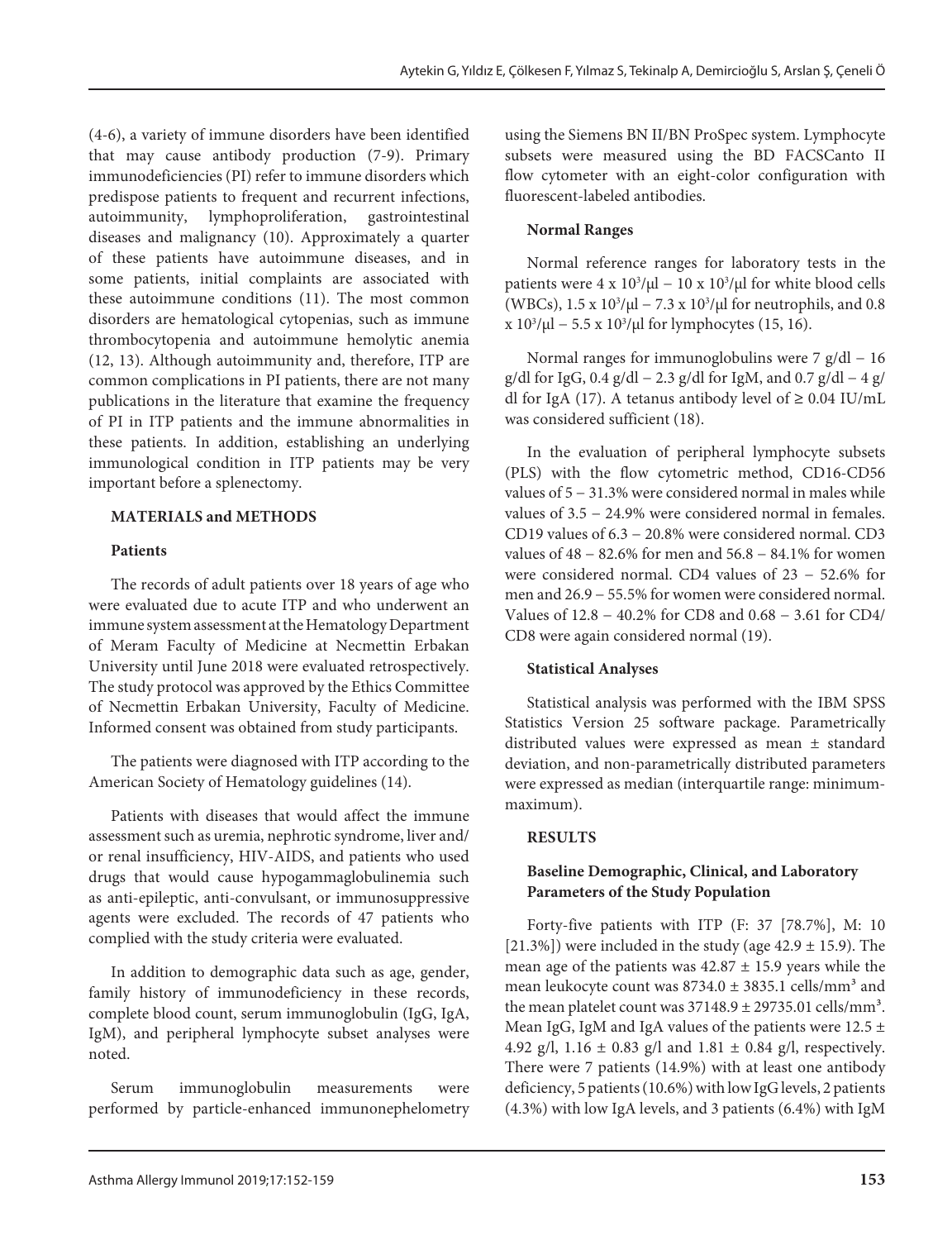deficiency. Patient 1 had panhypogammaglobulinemia. Patient 4 had low IgG and IgM levels. These patients were diagnosed as CVID according to the ESID criteria following further evaluation (20). Patient 2, Patient 5 and Patient 6 had only low IgG levels. These patients were regarded as having an IgG deficiency (21). Patient 7 had low IgA levels. This patient was regarded as having selective IgA deficiency according to relevant criteria (22). Patient 3 had low IgM levels. The patient whose IgG subsets could not be assessed was regarded as having possible selective IgM deficiency according to the relevant diagnostic criteria (23). High IgG levels  $(17.3 - 31$  g/l) were detected in 6 patients (12.6%) while high IgM levels  $(2.53 - 4.81g/l)$ were detected in 4 patients (8.5%). Baseline demographic, clinical, and laboratory parameters of the study population are summarized in Table I.

## **Peripheral Lymphocyte Subset Analyses**

The percentage of CD3<sup>+</sup> T lymphocytes, CD3<sup>+</sup>CD4<sup>+</sup> T lymphocytes, CD3+CD8+ T lymphocytes, CD19+ B lymphocytes and CD3- CD16+56+ natural killer cells in the patients were  $65.2 \pm 10.5\%$ ,  $34.5 \pm 10.3\%$ ,  $30.4 \pm 10.1\%$ ,

|                                                                                          | Total $(n=47)$         |
|------------------------------------------------------------------------------------------|------------------------|
| Gender (female), n (%)                                                                   | 37(78.7)               |
| Age                                                                                      | $42.87 \pm 15.9$       |
| Leukocyte count (4000-10000 /mm <sup>3</sup> )                                           | $8734.0 \pm 3835.1$    |
| Platelet count $\left(\frac{\mu}{m}\right)^3$                                            | $37148.9 \pm 29735.01$ |
| Lymphocyte count (/mm <sup>3</sup> )                                                     | $2312.8 \pm 1291.9$    |
| Lymphopenia ( $\leq$ 800/mm <sup>3</sup> ), n (%)                                        | 13(27.7)               |
| Hemoglobin (g/l)                                                                         | $13.25 \pm 1.85$       |
| Ig G $(7-16 g/L)$                                                                        | $12.5 \pm 4.92$        |
| Ig M (0.4-2.3 g/L)                                                                       | $1.16 \pm 0.83$        |
| Ig A $(0.7-4$ g/L)                                                                       | $1.81 \pm 0.84$        |
| CD 3 (%)                                                                                 | $65.2 \pm 10.5$        |
| CD 4 (%)                                                                                 | $34.5 \pm 10.3$        |
| $CD 8 (\%)$                                                                              | $30.4 \pm 10.1$        |
| $CD$ 4/ $CD$ 8                                                                           | $1.3 \pm 0.77$         |
| CD 19 (%)                                                                                | $13.1 \pm 6.2$         |
| CD16-56 (%)                                                                              | $10.8 \pm 7.2$         |
| Number of patients with at least one antibody decrease, n (%)                            | 7(14.9)                |
| Number of patients with low Ig G, n (%)                                                  | 5(10.6)                |
| Number of patients with high Ig G, n (%)                                                 | 6(12.6)                |
| Number of patients with low Ig M, n (%)                                                  | 3(6.4)                 |
| Number of patients with high Ig M, n (%)                                                 | 4(8.5)                 |
| Number of patients with low Ig A, n (%)                                                  | 2(4.3)                 |
| Number of patients with at least one abnormality in peripheral lymphocyte subsets, n (%) | 21 (44.7)              |
| Number of patients with low CD 3, n (%)                                                  | 8(17.0)                |
| Number of patients with low CD 4, n (%)                                                  | 9(19.1)                |
| Number of patients with low CD 8, n (%)                                                  | 1(2.1)                 |
| Number of patients with high CD 8, n (%)                                                 | 8(17.0)                |
| Number of patients with low CD 19, n (%)                                                 | 6(12.8)                |
| Number of patients with high CD 19, n (%)                                                | 5(10.6)                |
| Number of patients with low CD 16-56, n (%)                                              | 4(8.5)                 |
| Number of patients with low CD4/CD8, n (%)                                               | 7(14.9)                |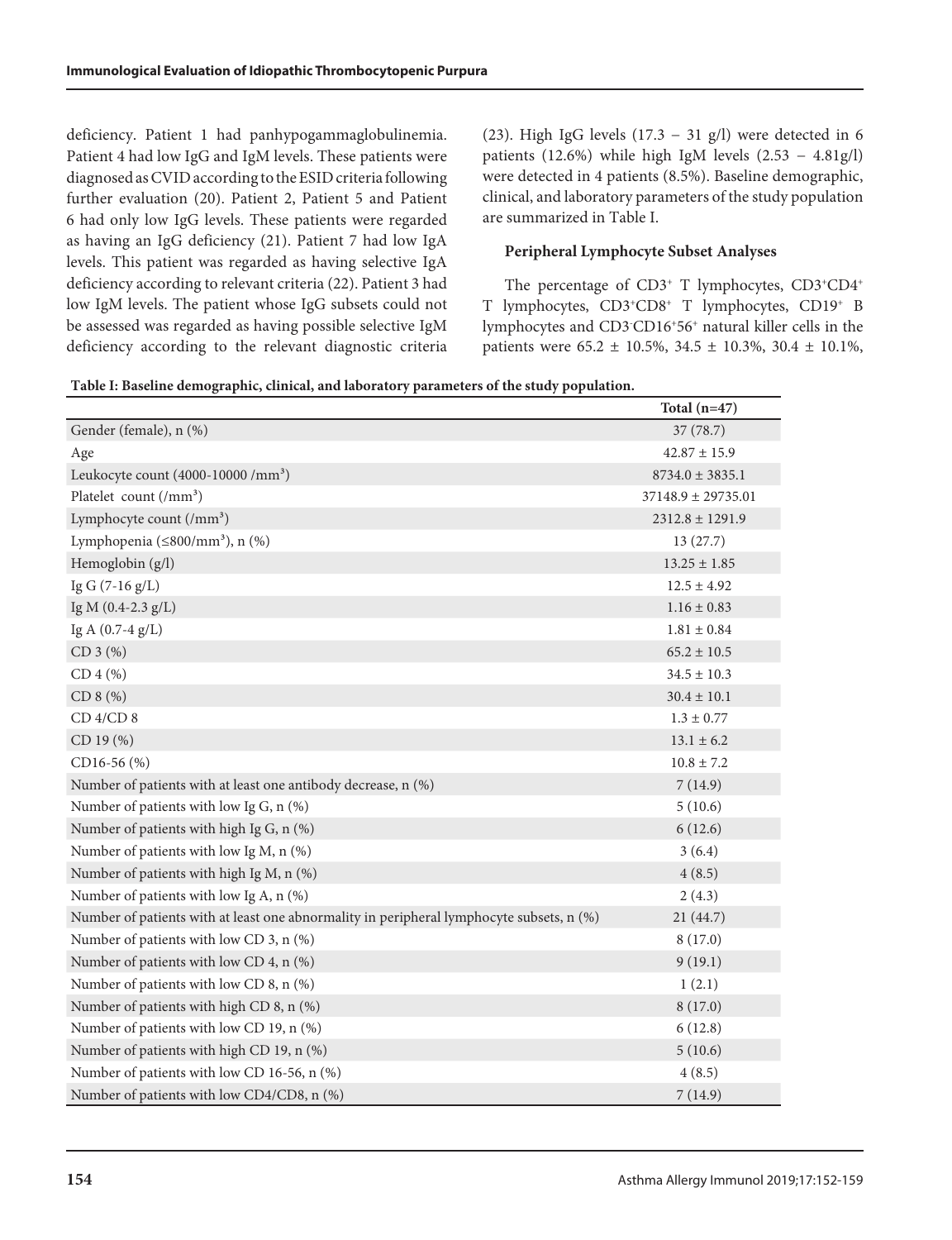$13.1 \pm 6.2\%$  and  $10.8 \pm 7.2\%$ , respectively. The mean CD4/ CD8 ratio was  $1.3 \pm 0.77$ . Immunoglobulin levels were normal while at least one abnormality was detected in 21 patients (44.7%) in peripheral lymphocyte subset analyses. The most common abnormality in this patient group was a reduced percentage of CD4+ T-cells (9 patients, 42.9% of patients with PLS abnormalities, 19.1% of all patients). CD3+ T-cell rates in 8 patients (17.8%), CD19+ B-cell rates in 6 (12.8%), CD3- CD16+56+ natural killer cell rates in 4 (8.5%), and CD4/CD8 cell ratios in 7 (14.9%) were reduced. In addition, the CD8+ T-cell rate in 8 patients (17%) and CD19+ B-cell rate in 5 (10.6%) were above the reference ranges (Table II).

#### **DISCUSSION**

In adult patients, ITP is diagnosed by ruling out a wide range of secondary causes of thrombocytopenia. Immunodeficiency syndromes are also among the causes of secondary immunodeficiency and should be kept in mind during etiologic investigations. Although autoimmunity and cytopenias are well-known and well-defined complications in immunodeficiency patients (11, 12, 24, 25), the number of studies investigating immunodeficiency syndromes or immunological abnormalities in adult ITP patients in the literature are limited.

| racio en cammary en mimanological richormanico in i altento with ratopathic infollicocytopeme i arparat | Low         | Low         | $_{\rm Low}$ | Low         | Low         | Low         | High        | Low         | Low         | High        | Low         |
|---------------------------------------------------------------------------------------------------------|-------------|-------------|--------------|-------------|-------------|-------------|-------------|-------------|-------------|-------------|-------------|
|                                                                                                         | IgG         | IgM         | IgA          | CD3         | CD4         | CD8         | CD8         | CD4/8       | CD19        | CD19        | CD16-56     |
| Patient 1                                                                                               | $\mathbf X$ | $\mathbf X$ | $\mathbf X$  |             |             |             | $\mathbf X$ |             |             |             |             |
| Patient 2                                                                                               | $\mathbf X$ |             |              |             |             |             |             |             | $\mathbf X$ |             |             |
| Patient 3                                                                                               |             | $\mathbf X$ |              |             |             |             |             |             |             |             |             |
| Patient 4                                                                                               | $\mathbf X$ | $\mathbf X$ |              |             |             |             |             |             |             |             |             |
| Patient 5                                                                                               | $\mathbf X$ |             |              |             |             |             |             |             |             | $\mathbf X$ |             |
| Patient 6                                                                                               | $\mathbf X$ |             |              |             |             |             |             |             |             |             |             |
| Patient 7                                                                                               |             |             | $\mathbf X$  |             |             |             |             |             | $\mathbf X$ |             |             |
| Patient 8                                                                                               |             |             |              | $\mathbf X$ |             |             |             |             |             | $\mathbf X$ |             |
| Patient 9                                                                                               |             |             |              |             |             |             |             |             |             |             | $\mathbf X$ |
| Patient 10                                                                                              |             |             |              |             |             |             |             |             | $\mathbf X$ |             | $\mathbf X$ |
| Patient 11                                                                                              |             |             |              | $\mathbf X$ | $\mathbf X$ |             |             | $\mathbf X$ | $\mathbf X$ |             |             |
| Patient 12                                                                                              |             |             |              |             | $\mathbf X$ |             | $\mathbf X$ | $\mathbf X$ |             | $\mathbf X$ |             |
| Patient 13                                                                                              |             |             |              |             | $\mathbf X$ |             |             |             | $\mathbf X$ |             |             |
| Patient 14                                                                                              |             |             |              | $\mathbf X$ | $\mathbf X$ |             |             | $\mathbf X$ |             |             |             |
| Patient 15                                                                                              |             |             |              |             | $\mathbf X$ |             | $\mathbf X$ | $\mathbf X$ |             |             | $\mathbf X$ |
| Patient 16                                                                                              |             |             |              |             |             |             | $\mathbf X$ | $\mathbf X$ |             |             |             |
| Patient 17                                                                                              |             |             |              | $\mathbf X$ | $\mathbf X$ |             |             |             |             |             |             |
| Patient 18                                                                                              |             |             |              |             | $\mathbf X$ |             | $\mathbf X$ | $\mathbf X$ |             |             |             |
| Patient 19                                                                                              |             |             |              |             |             |             | $\mathbf X$ |             |             |             | $\mathbf X$ |
| Patient 20                                                                                              |             |             |              |             |             | $\mathbf X$ |             |             |             |             |             |
| Patient 21                                                                                              |             |             |              |             |             |             | $\mathbf X$ | $\mathbf X$ |             |             |             |
| Patient 22                                                                                              |             |             |              |             | $\mathbf X$ |             |             |             |             |             |             |
| Patient 23                                                                                              |             |             |              | $\mathbf X$ |             |             |             |             |             | $\mathbf X$ |             |
| Patient 24                                                                                              |             |             |              | $\mathbf X$ | $\mathbf X$ |             |             |             |             |             |             |
| Patient 25                                                                                              |             |             |              | $\mathbf X$ |             |             |             |             |             |             |             |
| Patient 26                                                                                              |             |             |              |             |             |             | $\mathbf X$ |             | $\mathbf X$ |             |             |
| Patient 27                                                                                              |             |             |              | $\mathbf X$ |             |             |             |             |             |             |             |
| Patient 28                                                                                              |             |             |              |             |             |             |             |             |             | $\mathbf X$ |             |

**Table II: Summary of Immunological Abnormalities in Patients with Idiopathic Thrombocytopenic Purpura.**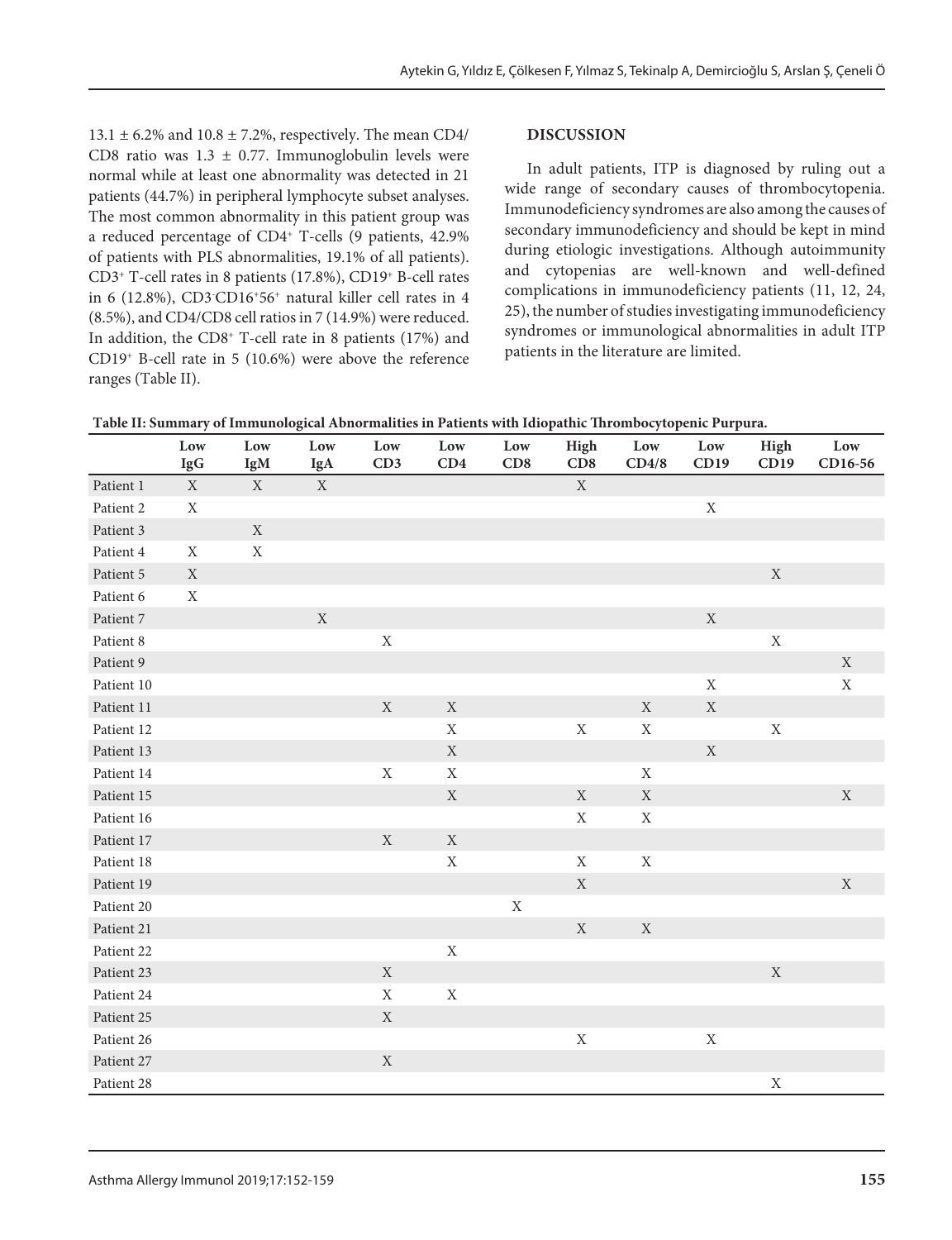In the present study, at least one antibody deficiency was detected in 7 patients (14.9%), and following further investigations, 2 (4.3%) were diagnosed with CVID, 3 (6.4%) with IgG deficiency, 1 (2.1%) with selective IgA deficiency and 1 patient (2.1%) was diagnosed with possible IgM deficiency.

CVID is a hypogammaglobulinemia condition characterized by inaccurate/inadequate differentiation of B cells that predispose patients to infections, autoimmunity, lymphoproliferation, granulomatous diseases and malignancy (26). Autoimmune conditions are diagnosed in a quarter of CVID patients and are the first reason for admission in many patients (25). Autoimmunity is also considered an indicator of immune dysregulation, and immune dysregulation manifests itself most commonly with ITP and autoimmune hemolytic anemia (AIHA) (12). In a retrospective study of 326 CVID patients, Wang et al. reported that 35 patients (11%) had a history of ITP and AIHA, 19 of which had an episode of thrombocytopenia and hemolytic anemia before receiving a CVID diagnosis (11). Bolileau et al. identified autoimmune cytopenia in 55 of 311 CVID patients (25). In another study assessing 990 CVID patients, autoimmune cytopenia was identified in 101 (10.2%) whereas, ITP was detected in 73 (7.4%) (27). Rahiminejad et al. identified primary immunodeficiency in 38% of patients in a population of pediatric and adult patients with chronic ITP (28). In a study of 21 patients with autoimmune thrombocytopenia and CVID, only 4 (19%) had been diagnosed with CVID before ITP and 13 (62%) had been diagnosed with CVID at least 6 months after ITP. In 4 patients (19%), these two conditions were concomitant (12). In our current study, the diagnosis of CVID in 2 patients (4.3%) is also important in terms of showing that CVID is a key factor in the etiology of ITP.

Selective IgG deficiency refers to conditions that are accompanied by IgG deficiency and frequent respiratory tract infections but do not fully meet the CVID criteria (21). Antibody responses to memory cells, switched memory B cells, vaccines and infections in patients with IgG deficiency are considered to be better than in CVID patients, and unlike CVID, where a B cell defect is considered to be prior to germinal center maturation, a B cell defect is considered to be after germinal center maturation (29). Although autoimmunity in these patients is not as frequent as in CVID, the detection of IgG deficiency at a rate of 6.4% in our study suggests that autoimmunity should be kept in mind in patients with IgG deficiency. In addition, these

patients should be closely monitored for other possible primary immunodeficiency symptoms.

Selective IgA deficiency is the most common primary immunodeficiency. Two thirds of the patients have been reported to be asymptomatic (30, 31). However, 20-30% of patients develop an autoimmune disease during the follow-up of patients at immunology clinics (32). In one study, the frequency of IgA deficiency in chronic ITP patients was reported to be 5% (20). In our study, the prevalence of selective IgA deficiency was 2.1% in adult acute ITP patients.

Truly selective IgM deficiency is a very rare immunodeficiency associated with recurrent infections, atopy and autoimmunity, and refers to low IgM levels and the absence of other immunological abnormalities. IgM deficiency in which the IgG subset or specific antibody response is not known is considered a possible IgM deficiency (33). In our study, low IgM levels were detected in one patient and this patient was regarded as having a possible IgM deficiency since IgG subsets were not studied. Goldstein et al. identified autoimmune diseases in 14% of patients with sIgM deficiency (33). ITP, Hashimoto's thyroiditis, systemic lupus erythematosus and autoimmune glomerulonephritis were the most common autoimmune diseases (34-36).

In our study, we detected at least one abnormality in peripheral lymphocyte subsets although immunoglobulin levels were normal in 21 patients (44.7%). The most common abnormality in this patient group was a reduced percentage of CD4+ B cells (9 patients, 42.6% of patients with peripheral lymphocyte subset anomalies, 19.1% of all patients).

In a study of 125 pediatric ITP patients, Wu et al. reported that the CD3+ T cell rate in acute ITP patients was  $55.44\% \pm 14.31\%$  (37). In our study, this rate was 65.2  $\pm$  10.5%. In another study, the CD3<sup>+</sup> T-cell rate in ITP patients was lower compared to healthy individuals and reached values similar to those in healthy individuals after treatment (38). In our current study, the  $CD3<sup>+</sup>$ T-cell rate was low in 8 patients (17%) and was one of the most common flow cytometric abnormalities. Liu et al. demonstrated that this rate was reduced in ITP patients, which was associated with clinical improvement (39).

El-Rashedi et al. reported that the CD8<sup>+</sup> cell rate was higher and that the CD4<sup>+</sup> T-cell rate was decreased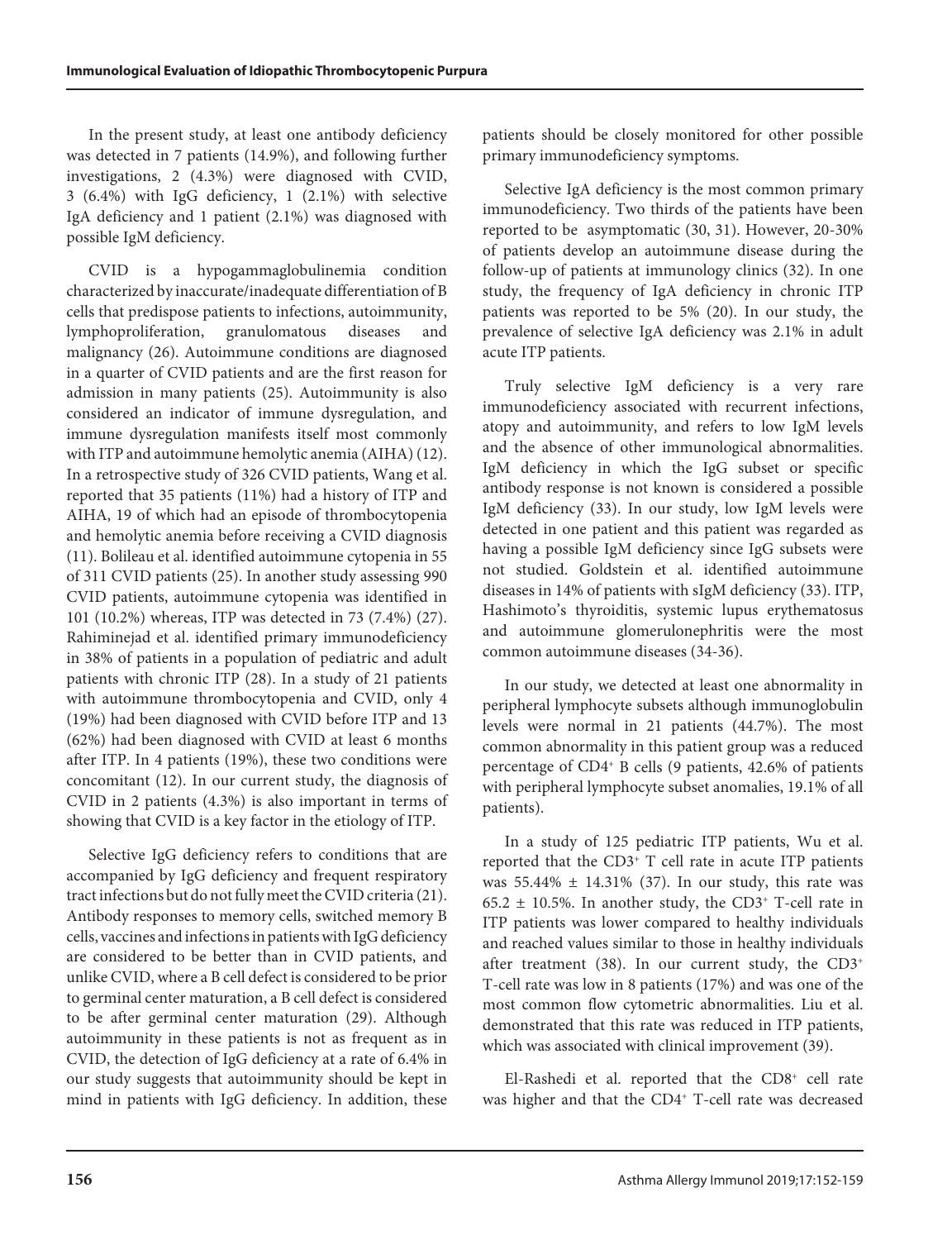in both acute and chronic ITP patients compared to the control group (40). However, Li et al. found that the CD4+ T-cell rate and the CD4/CD8 cell ratio were decreased in ITP patients compared to healthy individuals (38). Furthermore, the CD4+/CD8+ cell ratio has been shown to improve with treatment (40-42). In our current study, the most common flow cytometric abnormalities were decreased CD4+ T cell rates in 9 patients (19.1%) and decreased CD4/CD8 ratio in 7 (14.9%) while the increase in CD8+ T-cell rates in 8 (17%) consistent with these data.

CD3- CD16+ CD56+ natural killer cells are very important in establishing an immune response against viral infections. NK cells have an inhibitory effect on antibody production and play a significant role in B cell regulation (43). Therefore, it is not surprising that the NK cell rate decreases in autoimmune diseases (44). This reduction is more noticeable in patients with acute ITP (45). Decreased NK cytotoxicity has also been shown in chronic ITP patients (46). In our study, was low NK cell rate in 4 patients (8.5%).

Wu et al. reported a CD19<sup>+</sup> B cell rate of  $19.47\% \pm 6.93\%$ in patients with acute ITP (37). In our study, this rate was found to be  $13.1 \pm 6.2$ %. Zahran et al. demonstrated that the CD19+ B cell rate increased in pediatric ITP patients (47). B cells are the source of anti-platelet antibodies, and B cells producing antibodies to glycoprotein IIb-IIIa have been shown to be increased in ITP patients (48). In addition, the reduction of NK cells which have an inhibitory effect on B cells in ITP patients may have caused an increase in CD19+ B cells (43). In our study, the CD19+ B-cell rate above the reference range in 5 patients (10.6%).

The retrospective design of the study and the small size of the study population were the most significant limitations. In addition, the evaluation of IgG subsets may have caused possible IgG subset deficiencies to be overlooked.

In conclusion, adult patients who are diagnosed with ITP may develop a variety of immunological abnormalities in addition to hypogammaglobulinemia. Therefore, clinicians should not overlook immunological evaluation in the etiological investigation of ITP and should closely monitor patients with immunological abnormalities.

#### **ACKNOWLEDGEMENT**

None

#### **CONFLICT of INTEREST**

The authors declare that they have no conflict of interest.

#### **REFERENCES**

- 1. Rodeghiero F, Stasi R, Gernsheimer T, Michel M, Provan D, Arnold DM, et al. Standardization of terminology, definitions and outcome criteria in immune thrombocytopenic purpura of adults and children: Report from an international working group. Blood 2009;113(11):2386-93.
- 2. Cines DB, Blanchette VS. Immune thrombocytopenic purpura. N Engl J Med 2002;346(13):995-1008.
- 3. Nugent D, McMillan R, Nichol JL, Slichter SJ. Pathogenesis of chronic immune thrombocytopenia: Increased platelet destruction and/or decreased platelet production. Br J Haematol 2009;146(6):585-96.
- 4. Cines DB, Bussel JB, Liebman HA, Luning Prak ET. The ITP syndrome: Pathogenic and clinical diversity. Blood 2009;113(26):6511-21.
- 5. Cooper N, Bussel J. The pathogenesis of immune thrombocytopaenic purpura. Br J Haematol 2006;133(4):364- 74.
- 6. Sood R, Wong W, Gotlib J, Jeng M, Zehnder JL. Gene expression and pathway analysis of immune thrombocytopenic purpura. Br J Haematol 2008;140(1):99-103.
- 7. Chong BH. Primary immune thrombocytopenia: Understanding pathogenesis is the key to better treatments. J Thromb Haemost 2009;7(2):319-21.
- 8. Patel VL, Schwartz J, Bussel JB. The effect of anti-CD40 ligand in immune thrombocytopenic purpura. Br J Haematol 2008;141(4):545-8.
- 9. Sukati H, Watson HG, Urbaniak SJ, Barker RN. Mapping helper T-cell epitopes on platelet membrane glycoprotein IIIa in chronic autoimmune thrombocytopenic purpura. Blood 2007;109(10):4528-38.
- 10. Cunningham-Rundles C. How I treat common variable immune deficiency. Blood 2010;116(1):7-15.
- 11. Wang J, Cunningham-Rundles C. Treatment and outcome of autoimmune hematologic disease in common variable immunodeficiency (CVID). J Autoimmun 2005;25(1):57-62.
- 12. Michel M, Chanet V, Galicier L, Ruivard M, Levy Y, Hermine O, et al. Autoimmune thrombocytopenic purpura and common variable immunodeficiency: Analysis of 21 cases and review of the literature. Medicine (Baltimore) 2004;83(4):254-63.
- 13. Seve P, Bourdillon L, Sarrot-Reynauld F, Ruivard M, Jaussaud R, Bouhour D, et al. Autoimmune hemolytic anemia and common variable immunodeficiency: A case-control study of 18 patients. Medicine (Baltimore) 2008;87(3):177-84.
- 14. Blickstein D. Treatment of immune thrombocytopenic purpura in adults: Update. Harefuah 2019;158(3):196-9.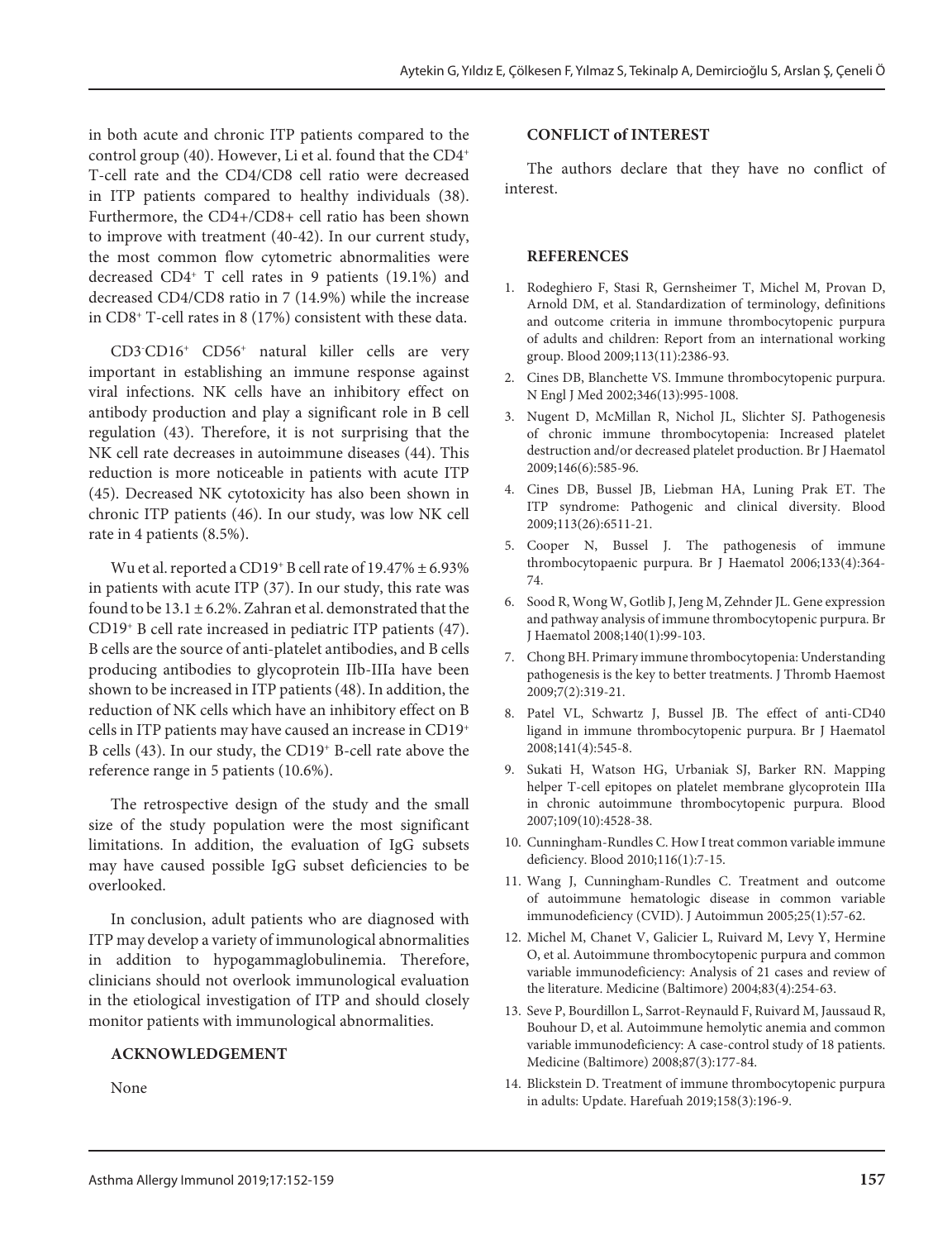- 15. Hollowell JG, van Assendelft OW, Gunter EW, Lewis BG, Najjar M, Pfeiffer C, et al. Hematological and iron-related analytes- reference data for persons aged 1 year and over: United States, 1988-94. Vital Health Stat 11 2005(247):1-156.
- 16. Valent P. Low blood counts: Immune mediated, idiopathic, or myelodysplasia. Hematology Am Soc Hematol Educ Program 2012;2012:485-91.
- 17. Ameratunga R, Woon ST, Gillis D, Koopmans W, Steele R. New diagnostic criteria for common variable immune deficiency (CVID), which may assist with decisions to treat with intravenous or subcutaneous immunoglobulin. Clin Exp Immunol 2013;174(2):203-11.
- 18. Azar AE, Ballas ZK. Evaluation of the adult with suspected immunodeficiency. Am J Med 2007;120(9):764-8.
- 19. Rudolf-Oliveira RC, Goncalves KT, Martignago ML, Mengatto V, Gaspar PC, de Moraes AC, et al. Determination of lymphocyte subset reference ranges in peripheral blood of healthy adults by a dual-platform flow cytometry method. Immunol Lett 2015;163(1):96-101.
- 20. Seidel MG, Kindle G, Gathmann B, Quinti I, Buckland M, van Montfrans J, et al. The European Society for Immunodeficiencies (ESID) Registry Working Definitions for the Clinical Diagnosis of Inborn Errors of Immunity. J Allergy Clin Immunol Pract 2019;7(6):1763-70.
- 21. Filion CA, Taylor-Black S, Maglione PJ, Radigan L, Cunningham-Rundles C. Differentiation of common variable immunodeficiency from IgG deficiency. J Allergy Clin Immunol Pract. 2019;7(4):1277-84.
- 22. Yel L. Selective IgA deficiency. J Clin Immunol 2010;30(1):10-6.
- 23. Janssen LMA, Macken T, Creemers MCW, Pruijt JFM, Eijk JJJ, de Vries E. Truly selective primary IgM deficiency is probably very rare. Clin Exp Immunol 2018;191(2):203-11.
- 24. Cunningham-Rundles C. Autoimmune manifestations in common variable immunodeficiency. J Clin Immunol 2008;28 Suppl 1:S42-5.
- 25. Boileau J, Mouillot G, Gerard L, Carmagnat M, Rabian C, Oksenhendler E, et al. Autoimmunity in common variable immunodeficiency: Correlation with lymphocyte phenotype in the French DEFI study. J Autoimmun 2011;36(1):25-32.
- 26. Bonilla FA, Barlan I, Chapel H, Costa-Carvalho BT, Cunningham-Rundles C, de la Morena MT, et al. International Consensus Document (ICON): Common variable immunodeficiency disorders. J Allergy Clin Immunol Pract 2016;4(1):38-59.
- 27. Feuille EJ, Anooshiravani N, Sullivan KE, Fuleihan RL, Cunningham-Rundles C. Autoimmune cytopenias and associated conditions in CVID: A report from the USIDNET Registry. J Clin Immunol 2018;38(1):28-34.
- 28. Rahiminejad MS, Mirmohammad Sadeghi M, Mohammadinejad P, Sadeghi B, Abolhassani H, Dehghani Firoozabadi MM, et al. Evaluation of humoral immune function in patients with chronic idiopathic thrombocytopenic purpura. Iran J Allergy Asthma Immunol 2013;12(1):50-6.
- 29. Roskin KM, Simchoni N, Liu Y, Lee JY, Seo K, Hoh RA, et al. IgH sequences in common variable immune deficiency reveal altered B cell development and selection. Sci Transl Med 2015;7(302):302ra135.
- 30. Aytekin C, Tuygun N, Gokce S, Dogu F, Ikinciogullari A. Selective IgA deficiency: Clinical and laboratory features of 118 children in Turkey. J Clin Immunol 2012;32(5):961-6.
- 31. Dominguez O, Giner MT, Alsina L, Martin MA, Lozano J, Plaza AM. Clinical phenotypes associated with selective IgA deficiency: A review of 330 cases and a proposed follow-up protocol. An Pediatr (Barc) 2012;76(5):261-7.
- 32. Wang N, Shen N, Vyse TJ, Anand V, Gunnarson I, Sturfelt G, et al. Selective IgA deficiency in autoimmune diseases. Mol Med 2011;17(11-12):1383-96.
- 33. Goldstein MF, Goldstein AL, Dunsky EH, Dvorin DJ, Belecanech GA, Shamir K. Selective IgM immunodeficiency: Retrospective analysis of 36 adult patients with review of the literature. Ann Allergy Asthma Immunol 2006;97(6):717-30.
- 34. Saiki O, Saeki Y, Tanaka T, Doi S, Hara H, Negoro S, et al. Development of selective IgM deficiency in systemic lupus erythematosus patients with disease of long duration. Arthritis Rheum 1987;30(11):1289-92.
- 35. Sugita K, Eguchi M. Chronic idiopathic thrombocytic purpura in a young male patient with isolated IgM deficiency. Int J Hematol 2001;73(4):532-3.
- 36. Yel L, Ramanuja S, Gupta S. Clinical and immunological features in IgM deficiency. Int Arch Allergy Immunol 2009;150(3):291-8.
- 37. Wu X, Qu W, Wang J, Wang GJ, Liang Y, Fu R, et al. A clinical analysis of 125 cases of immune thrombocytopenia. Zhongguo Shi Yan Xue Ye Xue Za Zhi 2011;19(2):450-4.
- 38. Li W, Wang X, Li J, Liu M, Feng J. A study of immunocyte subsets and serum cytokine profiles before and after immunal suppression treatment in patients with immune thrombocytopenia. Zhonghua Nei Ke Za Zhi 2016;55(2):111-5.
- 39. Liu H, Ouyang X, Li Y, Zeng H, Wang X, Xie S, et al. Involvement of levels of Toll like receptor-4 in monocytes, CD4+ T-lymphocyte subsets, and cytokines in patients with immune thrombocytopenic purpura. Thromb Res 2013;132(2):196-201.
- 40. El-Rashedi FH, El-Hawy MA, Helwa MA, Abd-Allah SS. Study of CD4(+), CD8(+), and natural killer cells (CD16(+), CD56(+)) in children with immune thrombocytopenic purpura. Hematol Oncol Stem Cell Ther 2017;10(1):8-14.
- 41. Aslam R, Hu Y, Gebremeskel S, Segel GB, Speck ER, Guo L, et al. Thymic retention of CD4+CD25+FoxP3+ T regulatory cells is associated with their peripheral deficiency and thrombocytopenia in a murine model of immune thrombocytopenia. Blood 2012;120(10):2127-32.
- 42. Johnsen J. Pathogenesis in immune thrombocytopenia: New insights. Hematology Am Soc Hematol Educ Program 2012;2012:306-12.
- 43. Doherty DG, Melo AM, Moreno-Olivera A, Solomos AC. Activation and regulation of B cell responses by invariant natural killer T cells. Front Immunol 2018;9:1360.